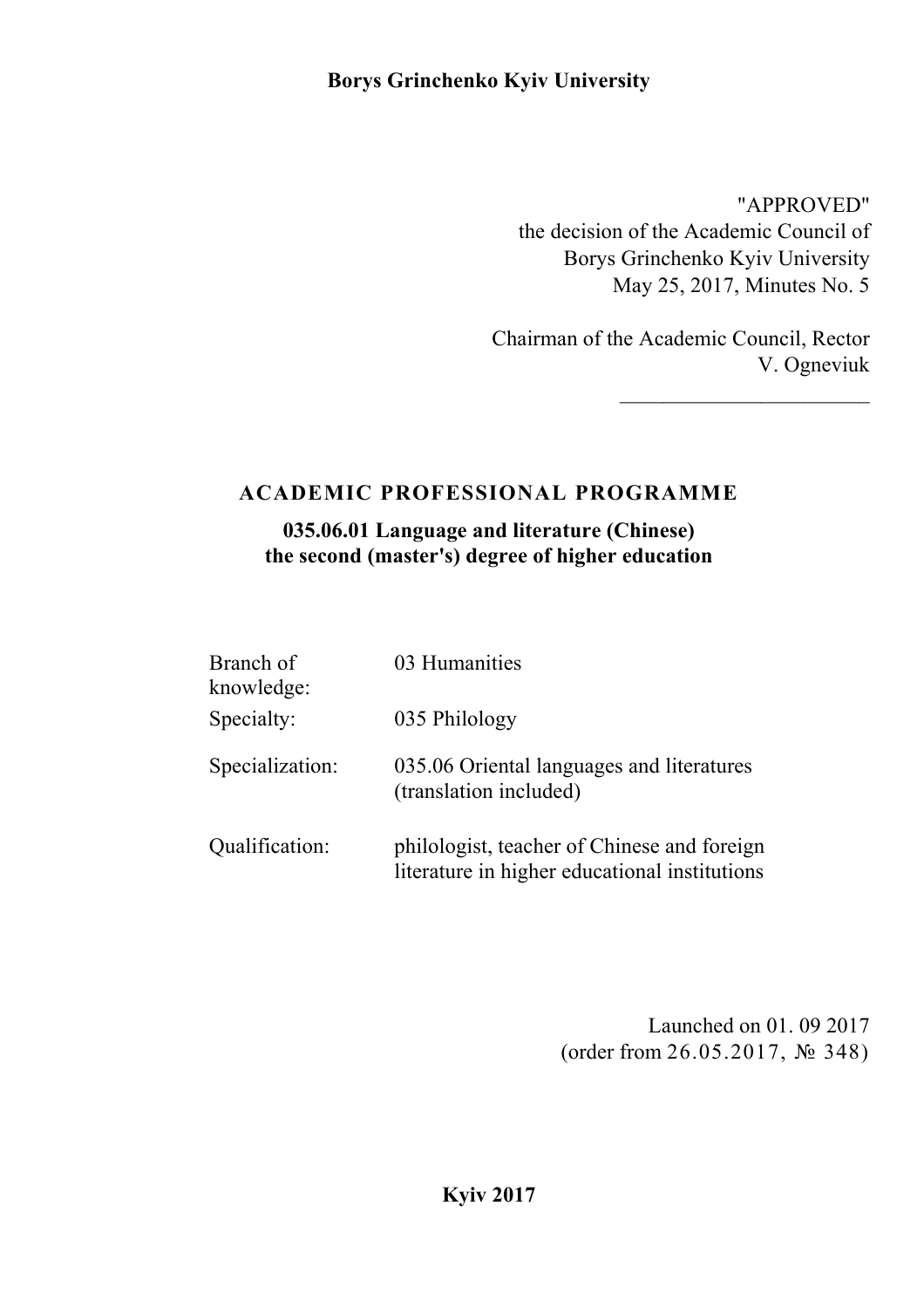# **LETTER OF APPROVAL Academic Professional Programme**

| <b>Oriental Languages and Translation Department</b><br>The Minutes from March 12, 2017, No. 9<br>Protocol $\mathbb{N}^{\circ}$ 9 of 12, 2017    |  |
|--------------------------------------------------------------------------------------------------------------------------------------------------|--|
| Head of the Department I. V. Semenist                                                                                                            |  |
| Academic Council of the Institute of Philology<br>The Minutes from March 21, 2017, No. 6<br>Deputy Chairman                                      |  |
| of the Academic Council________________________ O. Dotsenko                                                                                      |  |
| Scientific-methodical center of standardization<br>and quality of education<br>Head of the Center__________________________________ O. Leontieva |  |
|                                                                                                                                                  |  |
| Vice-Rector on Academic Affairs________________ O. Zhyltsov                                                                                      |  |

\_\_\_\_.\_\_\_\_\_\_\_\_\_\_\_\_\_\_\_\_\_.2018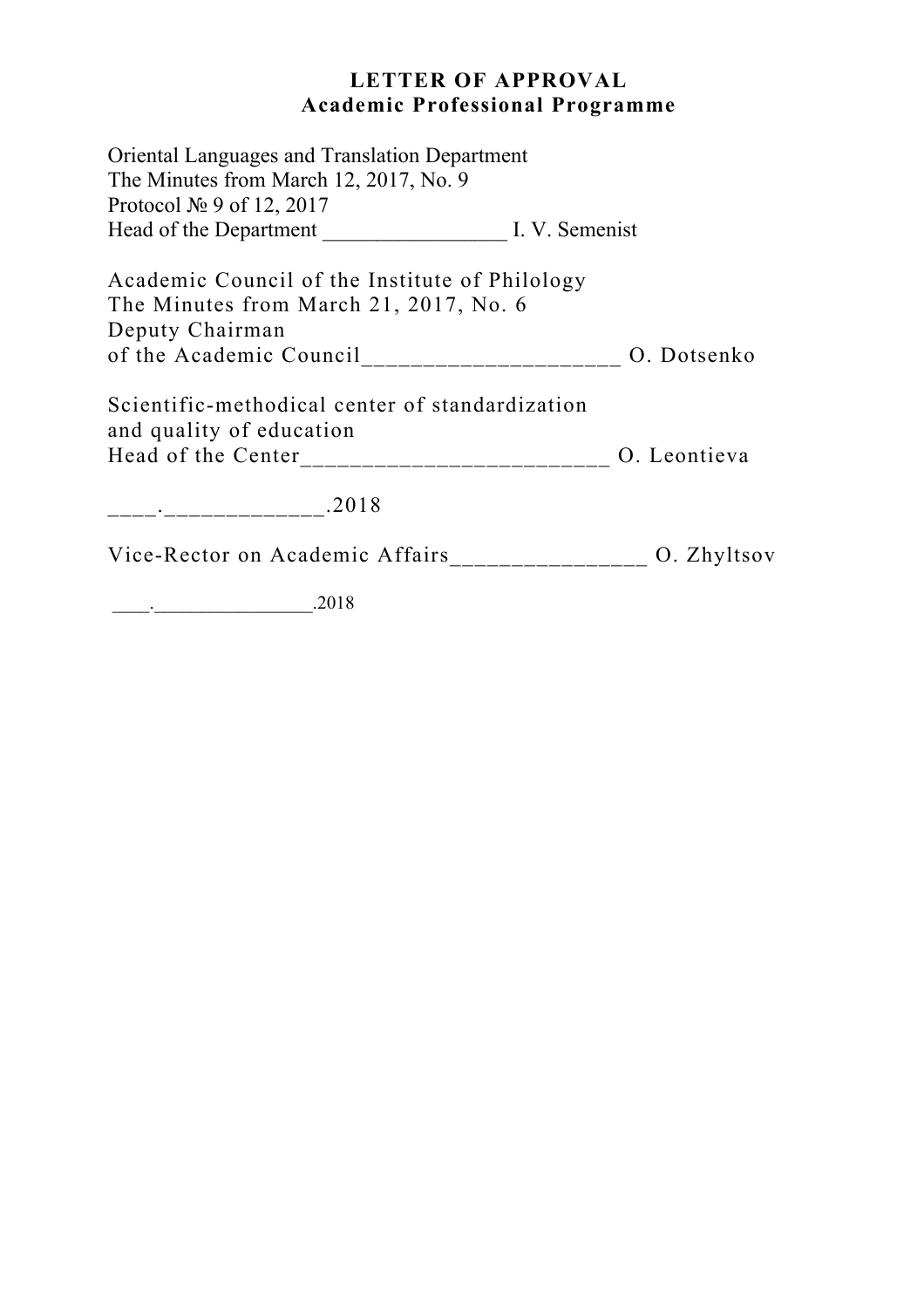#### **PREAMBLE**

The Academic Professional Programme was developed on the basis of the Law of Ukraine "On Higher Education" taking into account the Standard Project on the specialty 035 Philology for the second (master's) level.

#### Developers:

**Semenist I. V.**,Candidate of Sciences in History, Associate Professor and Chair of the Faculty of Oriental Languages and Translation

**Rezanenko V. F.**, Doctor of Philological Sciences, Professor of Faculty of Oriental Languages and Translation

**Boryshpolets Y. V.**, Senior instructor of Faculty of Oriental Languages and **Translation** 

**Moskaliov D. P.**, Candidate of Philological Sciences, Lecturer of Faculty of Oriental Languages and Translation

#### **Referees:**

**Bondarenko I. P.**, Doctor of Philological Sciences, Professor, Deputy Chair of the Faculty of Languages and Literature of the Far East and South-East Asia of Taras Shevchenko National University of Kyiv

**Valigura O. R.**, Doctor of Philological Sciences, Professor, Deputy Chair of the Faculty of Oriental Philology of Kyiv National Linguistics University

### **Professional associations / employees' references:**

**Samusenko Oksana Mykolaivna**, Chairman of Faculty of Methodology of teaching foreign languages in the International Linguistics Centre "Nova Mova", Candidate of Philological Sciences, Lecturer

Educational program implemented as of 01.09.2017 Educational program to be revised once every 2 years.

Actualized:

| EP revision date /                     | May of $2018$ |  |
|----------------------------------------|---------------|--|
| EP changes                             |               |  |
| Signature                              |               |  |
| Name of EP guarantee   Rezanenko V. F. |               |  |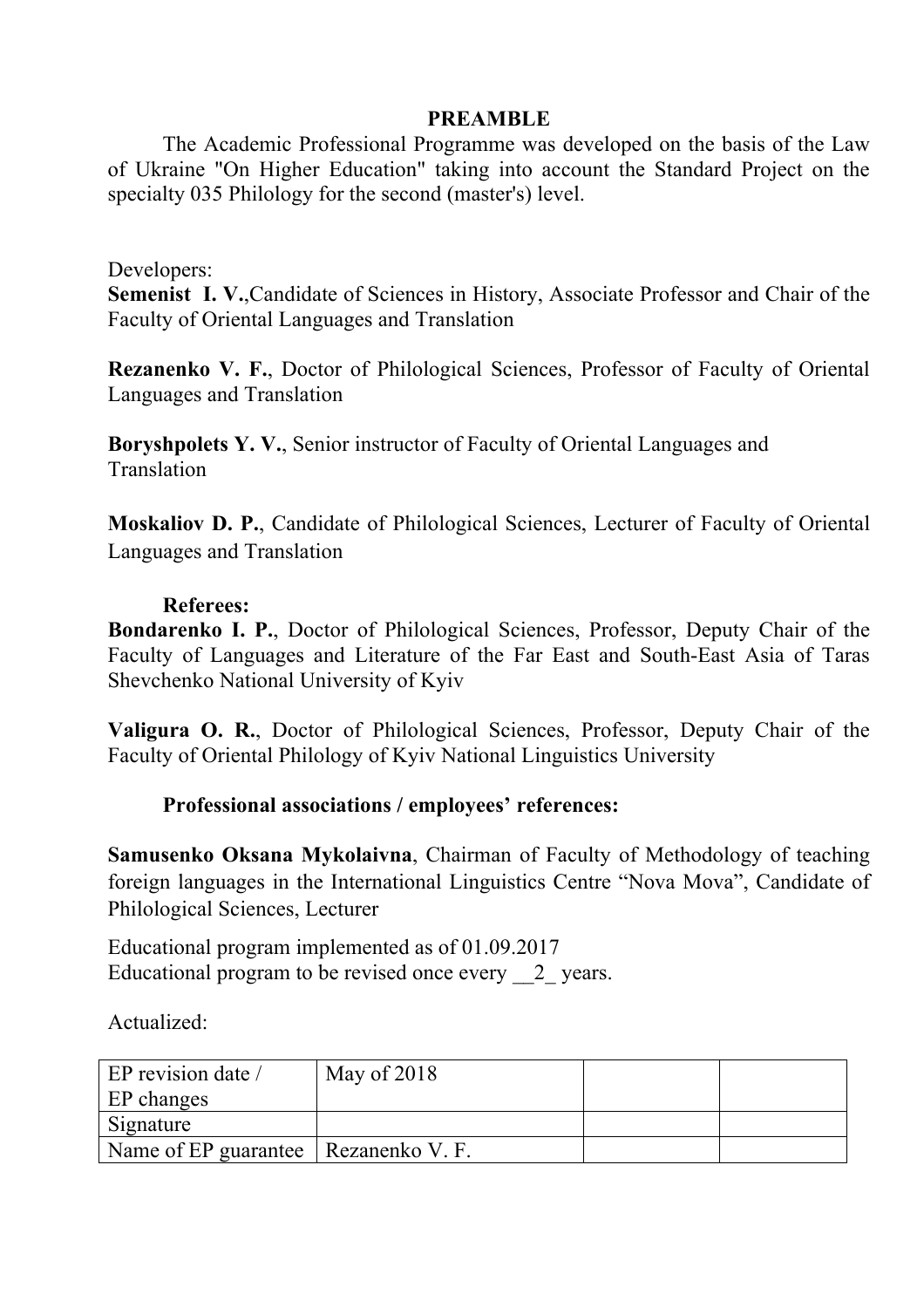# **І. Profile of the educational program on specialty 035 "Philology" with specialization: 035.06 Oriental languages and literatures (translation included)**

| 1 – General information                                                                      |                                                                              |                                                                                                                                        |  |
|----------------------------------------------------------------------------------------------|------------------------------------------------------------------------------|----------------------------------------------------------------------------------------------------------------------------------------|--|
| <b>Full name of higher</b>                                                                   |                                                                              | Borys Grinchenko Kyiv University                                                                                                       |  |
| educational institution and                                                                  |                                                                              | Institute of Philology                                                                                                                 |  |
| structural unit                                                                              |                                                                              |                                                                                                                                        |  |
|                                                                                              |                                                                              |                                                                                                                                        |  |
| Higher education and the                                                                     |                                                                              | Higher Education: Second (Master's)                                                                                                    |  |
| name of the qualification                                                                    |                                                                              | specialty: 035 philology<br>Specialization: 035.06 Oriental languages and literatures                                                  |  |
| in the original language                                                                     |                                                                              | (translation included)                                                                                                                 |  |
|                                                                                              |                                                                              | educational program: 035.06.01 Language and Literature (Chinese)                                                                       |  |
|                                                                                              |                                                                              | Educational qualification: Master of Philology specializing in "                                                                       |  |
|                                                                                              |                                                                              | Oriental languages and literatures (translation included)"                                                                             |  |
|                                                                                              |                                                                              | professional qualification:                                                                                                            |  |
|                                                                                              |                                                                              | 2320 - Teacher of Chinese and Foreign Literature                                                                                       |  |
|                                                                                              |                                                                              | 2442.2 philologist                                                                                                                     |  |
| The official name of the                                                                     |                                                                              | 035.06.01 Language and Literature (Chinese)                                                                                            |  |
| educational program                                                                          |                                                                              |                                                                                                                                        |  |
| Type of diploma and the<br>volume of the educational                                         |                                                                              | Master's Degree, Individual Degree, 90 ECTS credits,<br>term of study 1 year 4 months                                                  |  |
| program                                                                                      |                                                                              |                                                                                                                                        |  |
| <b>Availability of</b>                                                                       |                                                                              | - National Agency for Quality Assurance in Higher Education                                                                            |  |
| accreditation                                                                                |                                                                              | - Ukraine                                                                                                                              |  |
|                                                                                              |                                                                              | - Application deadline for accreditation - 2019                                                                                        |  |
| <b>Cycle/Level</b>                                                                           |                                                                              | NFQ of Ukraine – level 8, FQ-EHEA – second cycle, EQF-LLL –                                                                            |  |
|                                                                                              |                                                                              | level 7                                                                                                                                |  |
| <b>Premises</b>                                                                              |                                                                              | Bachelor degree                                                                                                                        |  |
|                                                                                              |                                                                              |                                                                                                                                        |  |
| Language(s) of instruction                                                                   |                                                                              | Chinese, Ukrainian                                                                                                                     |  |
| Period of validity of                                                                        |                                                                              | 2022                                                                                                                                   |  |
| <b>Educational Program</b>                                                                   |                                                                              |                                                                                                                                        |  |
| <b>Internet address which</b>                                                                |                                                                              | http://kubg.edu.ua/informatsiya/vstupnikam/napryami-                                                                                   |  |
| permanently displays                                                                         |                                                                              | pidgotovki/magistr.html                                                                                                                |  |
| overview of educational                                                                      |                                                                              |                                                                                                                                        |  |
| program                                                                                      |                                                                              |                                                                                                                                        |  |
|                                                                                              |                                                                              | 2 – Educational program objective                                                                                                      |  |
|                                                                                              |                                                                              | Formation of professionally oriented communicative linguistic competences<br>(linguistic,                                              |  |
|                                                                                              |                                                                              | sociolinguistic and pragmatic) for masters to ensure effective professional communication in                                           |  |
| academic and professional environments; development of the aspiration for research activity. |                                                                              |                                                                                                                                        |  |
| 3 – Educational program characteristics                                                      |                                                                              |                                                                                                                                        |  |
| Subject area                                                                                 |                                                                              | 03 Humanities                                                                                                                          |  |
| (branch of                                                                                   |                                                                              | 035 Philology.                                                                                                                         |  |
| knowledge, specialty,<br>specialization)                                                     |                                                                              | 035.06 Oriental languages and literatures (translation included)<br>The program of master's studies is designed for 1 year 4 months of |  |
|                                                                                              |                                                                              | training and envisages mastering normative and selective educational                                                                   |  |
|                                                                                              |                                                                              | disciplines of professional-practical, humanitarian, natural-scientific                                                                |  |
|                                                                                              |                                                                              | direction in the amount of 90 credits ECTS.                                                                                            |  |
|                                                                                              | Objects of study are languages, literature, translation (in the theoretical, |                                                                                                                                        |  |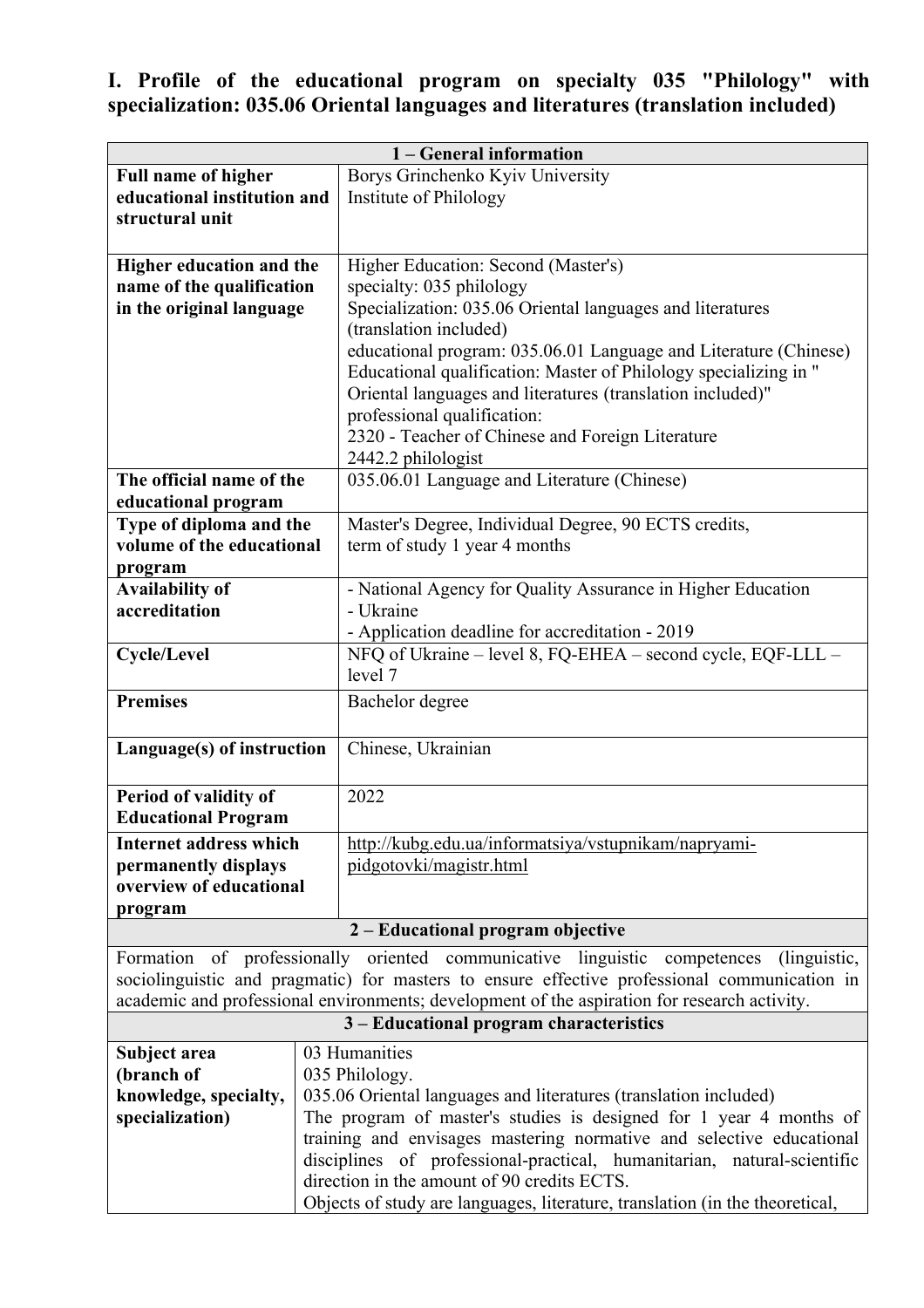|                             | practical, research aspects); linguistic and literary concepts and ideas;                                |  |  |
|-----------------------------|----------------------------------------------------------------------------------------------------------|--|--|
|                             | practical, creative, research, project activity in the field of philology,                               |  |  |
|                             | socio-cultural communication, education.                                                                 |  |  |
|                             | The objectives of the study are the formation of a complex of knowledge,                                 |  |  |
|                             | skills and abilities for applicants in the field of higher education, in the                             |  |  |
|                             | field of linguistics, literary studies, education, in the organization of                                |  |  |
|                             | successful communication in different languages.                                                         |  |  |
|                             | The theoretical content of the subject area is the theory of philological                                |  |  |
|                             | science and the theory of scientific fields that correspond to subject                                   |  |  |
|                             | specializations (translation, teaching methods in higher education,                                      |  |  |
|                             | pedagogy and psychology of higher education). The combination of the                                     |  |  |
|                             | theory and practice of learning activities based on the interdisciplinary                                |  |  |
|                             | approach according to the specifics of future professional activities.                                   |  |  |
|                             | Methods, techniques and technologies: student-centered learning, which                                   |  |  |
|                             | involves democratic principles of teaching, in particular person-oriented,                               |  |  |
|                             | activity, creative approaches, integration of scientific and educational                                 |  |  |
|                             | activities.                                                                                              |  |  |
|                             | The ratio of compulsory and elective parts: 4: 1                                                         |  |  |
|                             | Proportion of manufacturing practices: 13.5 ECTS credits (15%)                                           |  |  |
| <b>Orientation of the</b>   | Educational-professional.                                                                                |  |  |
| educational program         | The program is based on reliable scientific results, taking into account the                             |  |  |
|                             | current state of philology, focuses on relevant specialization, within which                             |  |  |
|                             | further professional and scientific careers are possible: the above is the                               |  |  |
|                             | formation of skills and abilities of mastering the Chinese language as a                                 |  |  |
|                             | means of communicating at all levels in domestic, general, scientific and                                |  |  |
|                             | professional spheres; in acquiring such language skills and knowledge                                    |  |  |
|                             | that the Master must possess as a result of studying the discipline.                                     |  |  |
|                             | The program is multidimensional and modular in its structure and                                         |  |  |
|                             | organization; provides a standardized basis for the development of                                       |  |  |
|                             | university courses and plans from the Spanish language in accordance                                     |  |  |
|                             | with the professional needs of students of philology; promotes the                                       |  |  |
| <b>Educational focus of</b> | mobility of philology students and competitiveness in the labor market.<br>General - Master of Philology |  |  |
| the program                 | Special - philologist, teacher of Spanish language and foreign literature.                               |  |  |
|                             | Additional specialization is a second foreign language                                                   |  |  |
|                             | Key words: Chinese language and literature, world literature, theory and                                 |  |  |
|                             | practice of translation; communicative strategies; general linguistics;                                  |  |  |
|                             | intercultural communication; philologist; teacher                                                        |  |  |
| Program                     | Direction for teaching, scientific, practical translation and linguistic                                 |  |  |
| peculiarities               | activities.                                                                                              |  |  |
|                             | Taking into account European requirements for language pedagogical                                       |  |  |
|                             | education.                                                                                               |  |  |
|                             | The program provides the opportunity to obtain additional qualifications                                 |  |  |
|                             | of a teacher of a second foreign language.                                                               |  |  |
|                             | 4 - Alumni employability and further education                                                           |  |  |
| <b>Employment options</b>   | Jobs in educational and scientific institutions, political and public                                    |  |  |
|                             | organizations, companies, enterprises:                                                                   |  |  |
|                             | According to the National Classification of Professions DK 003: 2010,                                    |  |  |
|                             | specialists who have received education in the educational program                                       |  |  |
|                             | "Language and Literature (Spanish)" may hold the following positions:                                    |  |  |
|                             | 2444 linguist;                                                                                           |  |  |
|                             | 2444.1 philologist-researcher;                                                                           |  |  |
|                             | 2451.2 writer, literary contributor;                                                                     |  |  |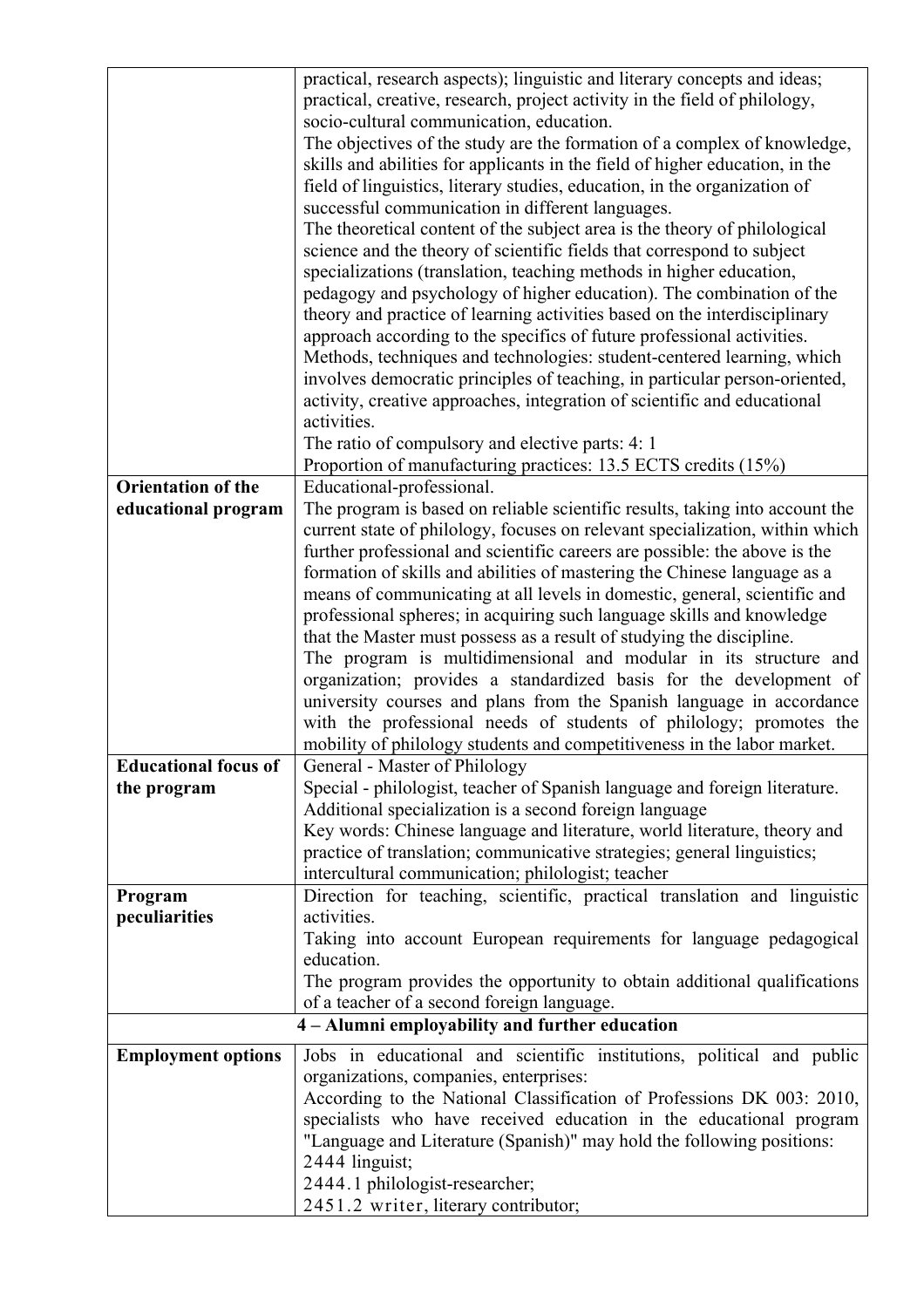|                 |                   |                          | 231 teacher in universities and a higher educational institution;                                                                                                                                                                                                                                                                                                                                                                                                                                                                                                              |  |  |
|-----------------|-------------------|--------------------------|--------------------------------------------------------------------------------------------------------------------------------------------------------------------------------------------------------------------------------------------------------------------------------------------------------------------------------------------------------------------------------------------------------------------------------------------------------------------------------------------------------------------------------------------------------------------------------|--|--|
|                 |                   |                          | 2320 instructor of a professional educational institution, teacher in an                                                                                                                                                                                                                                                                                                                                                                                                                                                                                                       |  |  |
|                 |                   |                          | institution of secondary education;                                                                                                                                                                                                                                                                                                                                                                                                                                                                                                                                            |  |  |
|                 |                   |                          | 234 teacher in a specialized educational institution;                                                                                                                                                                                                                                                                                                                                                                                                                                                                                                                          |  |  |
|                 |                   |                          | 1229.4\21897 chair of administrative office of teaching;                                                                                                                                                                                                                                                                                                                                                                                                                                                                                                                       |  |  |
|                 |                   |                          | 2310.2 instructor of foreign language and literature (second language                                                                                                                                                                                                                                                                                                                                                                                                                                                                                                          |  |  |
|                 |                   |                          | included) in a higher educational institution.                                                                                                                                                                                                                                                                                                                                                                                                                                                                                                                                 |  |  |
|                 |                   | <b>Further education</b> | Masters have the right to continue their education at the third educational-                                                                                                                                                                                                                                                                                                                                                                                                                                                                                                   |  |  |
|                 |                   |                          | scientific level of higher education.                                                                                                                                                                                                                                                                                                                                                                                                                                                                                                                                          |  |  |
|                 |                   |                          | The Master is trained to continue education under the Ph.D. program in<br>postgraduate study in specialties, PhD programs, certificate courses that<br>implement a philological education model with a linguistic orientation,<br>recognizing the leading role of language in the cognitive and<br>communicative activities of society.<br>Continuing programs of Chinese philology and interdisciplinary<br>programs, similar to philology (journalism, art studies, translation studies,<br>communication<br>theory,<br>linguistic<br>culture,<br>rhetoric,<br>dialectology, |  |  |
|                 |                   |                          | contemporary discursive research, business communication, etc.).                                                                                                                                                                                                                                                                                                                                                                                                                                                                                                               |  |  |
|                 | <b>Assessment</b> |                          | Written and oral examinations, credits, current modular tests, tests,<br>essays, oral presentations, practice reports, public defense of master's<br>theses.                                                                                                                                                                                                                                                                                                                                                                                                                   |  |  |
| 1               |                   | Approach to              | Combination of auditory lectures with independent research activity.                                                                                                                                                                                                                                                                                                                                                                                                                                                                                                           |  |  |
|                 |                   | teaching and             | Active use of electronic study courses.                                                                                                                                                                                                                                                                                                                                                                                                                                                                                                                                        |  |  |
|                 | learning          |                          | A student-oriented education, which foresees a democratic approach to                                                                                                                                                                                                                                                                                                                                                                                                                                                                                                          |  |  |
|                 |                   |                          | teaching, in particular personally oriented, practical activity and creative                                                                                                                                                                                                                                                                                                                                                                                                                                                                                                   |  |  |
|                 |                   |                          | execution of tasks. A comprehensive competency is substantialized by the                                                                                                                                                                                                                                                                                                                                                                                                                                                                                                       |  |  |
|                 |                   |                          | formation of practical professional skills during a relevant internship.                                                                                                                                                                                                                                                                                                                                                                                                                                                                                                       |  |  |
| $\overline{2}$  |                   | System of                | Control and evaluation of quality of the formation of professional                                                                                                                                                                                                                                                                                                                                                                                                                                                                                                             |  |  |
|                 |                   | evaluation               | competencies in based upon the methodical monitoring of educational                                                                                                                                                                                                                                                                                                                                                                                                                                                                                                            |  |  |
|                 |                   |                          | achievements of the masters students, which includes the following:                                                                                                                                                                                                                                                                                                                                                                                                                                                                                                            |  |  |
|                 |                   |                          | written and oral examinations, tests, recurring module comprehension                                                                                                                                                                                                                                                                                                                                                                                                                                                                                                           |  |  |
|                 |                   |                          | tests, Individual Scientific Research Study (ISRS/IHДЗ) and creative<br>tasks. The final evaluation is the presentation of the Masters Project.                                                                                                                                                                                                                                                                                                                                                                                                                                |  |  |
|                 |                   |                          |                                                                                                                                                                                                                                                                                                                                                                                                                                                                                                                                                                                |  |  |
|                 |                   |                          |                                                                                                                                                                                                                                                                                                                                                                                                                                                                                                                                                                                |  |  |
|                 |                   |                          | <b>Program Competencies</b>                                                                                                                                                                                                                                                                                                                                                                                                                                                                                                                                                    |  |  |
|                 | General           | GC1                      | <b>Practical Competency</b>                                                                                                                                                                                                                                                                                                                                                                                                                                                                                                                                                    |  |  |
|                 |                   | (General                 | Comprehension of individual educational methodology;                                                                                                                                                                                                                                                                                                                                                                                                                                                                                                                           |  |  |
|                 |                   | Competency)              | Practical use of Philological knowledge and competencies in a wide                                                                                                                                                                                                                                                                                                                                                                                                                                                                                                             |  |  |
|                 |                   |                          | variety of professional employment opportunities;                                                                                                                                                                                                                                                                                                                                                                                                                                                                                                                              |  |  |
|                 |                   |                          | Trained logical thought process                                                                                                                                                                                                                                                                                                                                                                                                                                                                                                                                                |  |  |
|                 |                   |                          | Planning and self-management of time.                                                                                                                                                                                                                                                                                                                                                                                                                                                                                                                                          |  |  |
|                 |                   |                          |                                                                                                                                                                                                                                                                                                                                                                                                                                                                                                                                                                                |  |  |
|                 |                   |                          |                                                                                                                                                                                                                                                                                                                                                                                                                                                                                                                                                                                |  |  |
|                 |                   | GC2                      |                                                                                                                                                                                                                                                                                                                                                                                                                                                                                                                                                                                |  |  |
|                 |                   |                          | <b>Interpersonal Competency</b><br>Ability to work in a team under a leader and colleagues/experts from a                                                                                                                                                                                                                                                                                                                                                                                                                                                                      |  |  |
|                 |                   |                          | variety of fields;                                                                                                                                                                                                                                                                                                                                                                                                                                                                                                                                                             |  |  |
|                 |                   |                          | Sensitivity towards the influence of culture and ability to identify and                                                                                                                                                                                                                                                                                                                                                                                                                                                                                                       |  |  |
|                 |                   |                          | apply communicative methods regarding members and representatives                                                                                                                                                                                                                                                                                                                                                                                                                                                                                                              |  |  |
|                 |                   |                          | of other cultures;                                                                                                                                                                                                                                                                                                                                                                                                                                                                                                                                                             |  |  |
|                 |                   |                          |                                                                                                                                                                                                                                                                                                                                                                                                                                                                                                                                                                                |  |  |
|                 |                   |                          |                                                                                                                                                                                                                                                                                                                                                                                                                                                                                                                                                                                |  |  |
| GC <sub>3</sub> |                   |                          | <b>Systematical Competency</b>                                                                                                                                                                                                                                                                                                                                                                                                                                                                                                                                                 |  |  |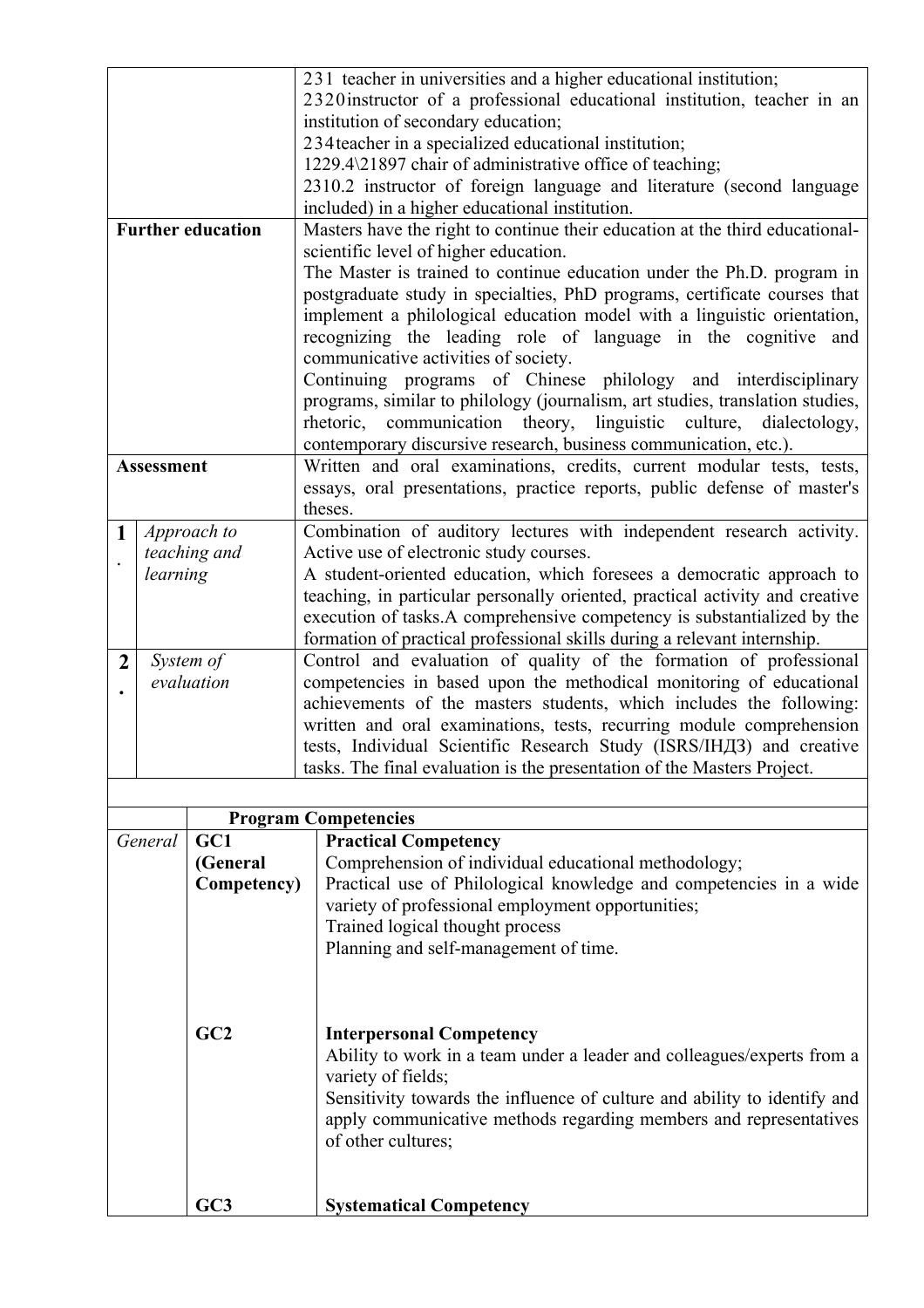|                                   |                 | Ability to self-study and work autonomously;                                                                                                                                                                                                                                                                                                                                                                                                                                                                                                                                                                                                                                                                                                                                                                                                                                                                                                                                                                                                                                                                                                                                                                                                                                                                                                     |  |
|-----------------------------------|-----------------|--------------------------------------------------------------------------------------------------------------------------------------------------------------------------------------------------------------------------------------------------------------------------------------------------------------------------------------------------------------------------------------------------------------------------------------------------------------------------------------------------------------------------------------------------------------------------------------------------------------------------------------------------------------------------------------------------------------------------------------------------------------------------------------------------------------------------------------------------------------------------------------------------------------------------------------------------------------------------------------------------------------------------------------------------------------------------------------------------------------------------------------------------------------------------------------------------------------------------------------------------------------------------------------------------------------------------------------------------|--|
|                                   |                 | Ability to adapt in new situations and environments.                                                                                                                                                                                                                                                                                                                                                                                                                                                                                                                                                                                                                                                                                                                                                                                                                                                                                                                                                                                                                                                                                                                                                                                                                                                                                             |  |
| Professi<br>onal                  | PC1             | Philological CompetencyAbility to use comprehensive knowledge of<br>specialized disciplines, ability to conduct a systemized identification<br>and analysis of set linguisticphenomena.                                                                                                                                                                                                                                                                                                                                                                                                                                                                                                                                                                                                                                                                                                                                                                                                                                                                                                                                                                                                                                                                                                                                                          |  |
|                                   | PC <sub>2</sub> | Methodological CompetencyAbility to use knowledge of general<br>linguistics in a professional capacity, modern literature theories,<br>theoretical aspects of foreign languages;                                                                                                                                                                                                                                                                                                                                                                                                                                                                                                                                                                                                                                                                                                                                                                                                                                                                                                                                                                                                                                                                                                                                                                 |  |
|                                   | PC <sub>3</sub> | Scientific Research Competency conduct empirical research;<br>deliberate the reliability of scientific research papers; organize and<br>systemize research; discuss conclusions and contents of scientific<br>research papers; present results of the scientific research study in an<br>oral or written form.                                                                                                                                                                                                                                                                                                                                                                                                                                                                                                                                                                                                                                                                                                                                                                                                                                                                                                                                                                                                                                   |  |
| PC4<br>field and process of study |                 | <b>Qualificative Competency</b> use modern skills and methods of teaching<br>means of foreign language communication; act out a disciplinary,<br>developing and educational function of learning.<br>Information GatheringEffectively find information, relevant to the                                                                                                                                                                                                                                                                                                                                                                                                                                                                                                                                                                                                                                                                                                                                                                                                                                                                                                                                                                                                                                                                          |  |
|                                   | PC5             | <b>Professional Language and Communicative Competency:</b><br>Academic Speech Display presentations and research, relevant to the<br>field of study taking audience and goal of said research into account;<br>create comprehensive plans of presentations and structuralize ideas in a<br>logical fashion; use presentation guidelines, use body language to<br>express certain points; comment of graphs, tables and diagrams;<br>Academic Writing. Explain, compare and contrast tables, graphs and<br>diagrams; fixate and, in writing, present results of the research; write<br>comprehensive reports; present short, concrete summaries of the<br>research, logically systemize ideas; write<br>introductions<br>and<br>conclusions.<br>Academic Reading, P inpoint the theme of the text; understand the<br>general contents of the text; categorize parts of the text into groups,<br>pinpoint facts; discover logical links between parts of the text;<br>comprehend a variety of large texts and understand implied<br>information/subtext, that they contain;<br>Academic Listening. Understand both the literature and casual<br>language used by the native speaker in common situations; separate<br>primary information from secondary in any given text;<br>Literary<br>Competency<br><i>(comprehensive</i><br>knowledge<br>and |  |
|                                   | PC <sub>6</sub> | understanding in the literary field)<br>Ability to use in a professional capacity fundamental knowledge of the<br>vast literary heritage of the East, the inseparable bond between modern<br>literature and cultural tradition; ability to use in a professional capacity<br>knowledge of the evolution and development of the literary process in<br>the East in the modern age; ability to use in a professional capacity<br>knowledge of the cultural and language/literary links between Ukraine<br>and countries of the East<br><b>Literary Competency (critical)</b>                                                                                                                                                                                                                                                                                                                                                                                                                                                                                                                                                                                                                                                                                                                                                                       |  |
| PC7<br>within a system.           |                 | Ability to deliberate the art of the word and literature as a system                                                                                                                                                                                                                                                                                                                                                                                                                                                                                                                                                                                                                                                                                                                                                                                                                                                                                                                                                                                                                                                                                                                                                                                                                                                                             |  |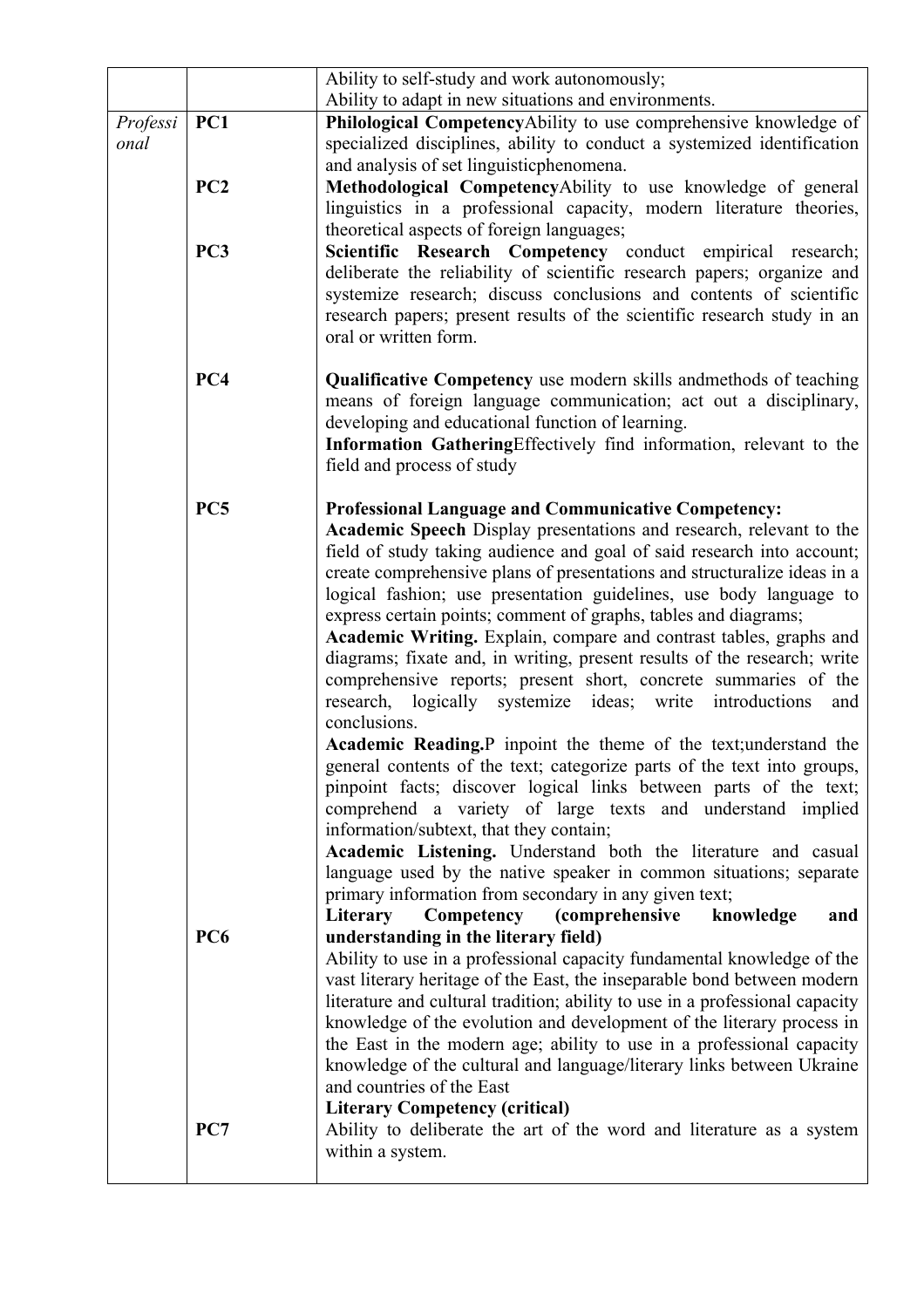|                                                                                                                       | <b>Educational Results of Program</b>                                                                          |                                                                                                                                                                                                                                                                                                                                                                                                                                              |  |
|-----------------------------------------------------------------------------------------------------------------------|----------------------------------------------------------------------------------------------------------------|----------------------------------------------------------------------------------------------------------------------------------------------------------------------------------------------------------------------------------------------------------------------------------------------------------------------------------------------------------------------------------------------------------------------------------------------|--|
| ERP1<br>Knowledge:<br>Institute of Higher Education (IHE)<br>ERP <sub>2</sub>                                         |                                                                                                                | Of basic philology in disciplines such as: professional Chinese language,<br>scientific Chinese language, history of Chinese literature, theory of verbal<br>communication, modern aspects of linguistics, comparative linguistics,<br>linguistics studies, oriental studies, methodology of education in an<br>Of theories and ability to use them in a practical way, such as planning,<br>designing and modelling the educational process |  |
|                                                                                                                       |                                                                                                                | Of modern approaches towards analysis and discussion of texts; ability to                                                                                                                                                                                                                                                                                                                                                                    |  |
|                                                                                                                       | analyse and create texts of varying stylistic direction and length in the<br>ERP3<br>primary foreign language. |                                                                                                                                                                                                                                                                                                                                                                                                                                              |  |
|                                                                                                                       | ERP4                                                                                                           | Of theories and history of linguistics, cognitive linguistics, psycho- and<br>sociolinguistics                                                                                                                                                                                                                                                                                                                                               |  |
| ERP5<br>phenomena<br>ERP <sub>6</sub><br>pedagogy of an IHE instructor<br>ERP7<br>literature<br>ERP8<br>communication |                                                                                                                | Of modern tendencies of national and foreign literary patterns and                                                                                                                                                                                                                                                                                                                                                                           |  |
|                                                                                                                       |                                                                                                                | Of essence, psychophysiological fundamentals and specialty of the creative                                                                                                                                                                                                                                                                                                                                                                   |  |
|                                                                                                                       |                                                                                                                | Of structure of the creative individuality of the students and the specialty of<br>its formation in the educational process of studying foreign languages and                                                                                                                                                                                                                                                                                |  |
|                                                                                                                       |                                                                                                                | Of anthropological and semiotic hermeneutics and other basics of                                                                                                                                                                                                                                                                                                                                                                             |  |
|                                                                                                                       | ERP9                                                                                                           | Knowledge and understanding of literary phenomena, main periods of<br>evolution of literature, its societal influence and the main periods of life                                                                                                                                                                                                                                                                                           |  |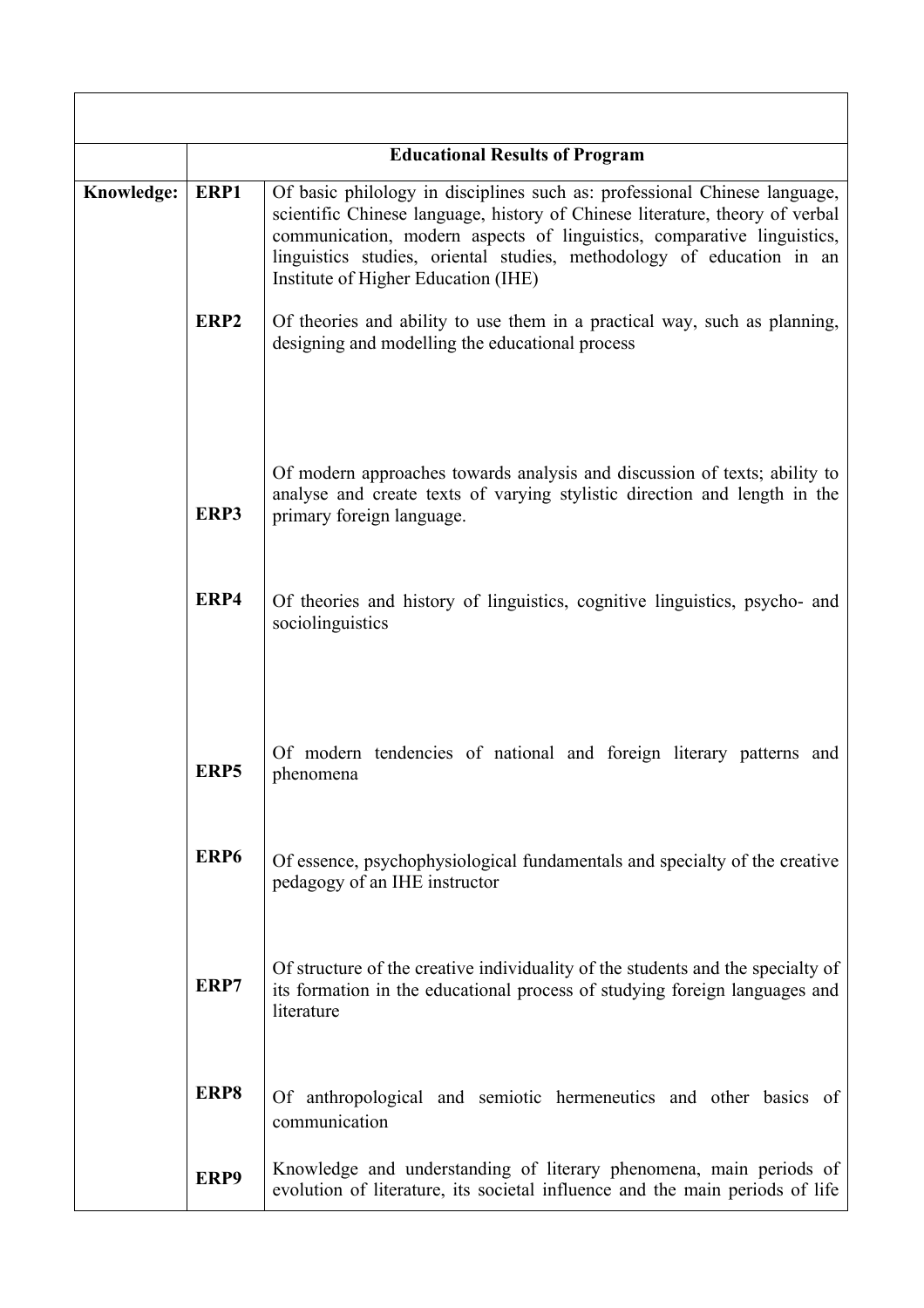|                          |                                                                                | and creative process of authors                                                                                                                           |
|--------------------------|--------------------------------------------------------------------------------|-----------------------------------------------------------------------------------------------------------------------------------------------------------|
|                          |                                                                                |                                                                                                                                                           |
|                          |                                                                                |                                                                                                                                                           |
|                          |                                                                                |                                                                                                                                                           |
|                          |                                                                                |                                                                                                                                                           |
|                          |                                                                                |                                                                                                                                                           |
|                          | Understanding of foreign literature as a cultural and communicative            |                                                                                                                                                           |
|                          | <b>ERP10</b>                                                                   | phenomenon, art of the word                                                                                                                               |
|                          |                                                                                |                                                                                                                                                           |
|                          |                                                                                |                                                                                                                                                           |
|                          |                                                                                |                                                                                                                                                           |
|                          |                                                                                |                                                                                                                                                           |
|                          | <b>ERP11</b>                                                                   | Of Analysis and interpretation of works of foreign authors, pinpointing the<br>genre and stylistic specialties of individual works in the native language |
|                          |                                                                                | and comparing, contrasting them to the Ukrainian translation.                                                                                             |
| Ability:<br><b>ERP12</b> |                                                                                | To creatively and critically deliberate and comprehend philological                                                                                       |
|                          | information to complete practical tasks in the field of professional activity; |                                                                                                                                                           |
|                          |                                                                                |                                                                                                                                                           |
|                          |                                                                                |                                                                                                                                                           |
|                          |                                                                                |                                                                                                                                                           |
|                          |                                                                                | To communicate in the primary foreign language in a professional and                                                                                      |
|                          | <b>ERP13</b>                                                                   | interpersonal capacity;                                                                                                                                   |
|                          |                                                                                |                                                                                                                                                           |
|                          | <b>ERP14</b>                                                                   |                                                                                                                                                           |
|                          |                                                                                | To analyse and create texts of varying stylistic direction and length in the                                                                              |
|                          | primary foreign language;                                                      |                                                                                                                                                           |
|                          |                                                                                |                                                                                                                                                           |
|                          | <b>ERP15</b>                                                                   | To use professional profiling knowledge, abilities and skills in the field of<br>pedagogy and psychology of IHE students;                                 |
|                          |                                                                                |                                                                                                                                                           |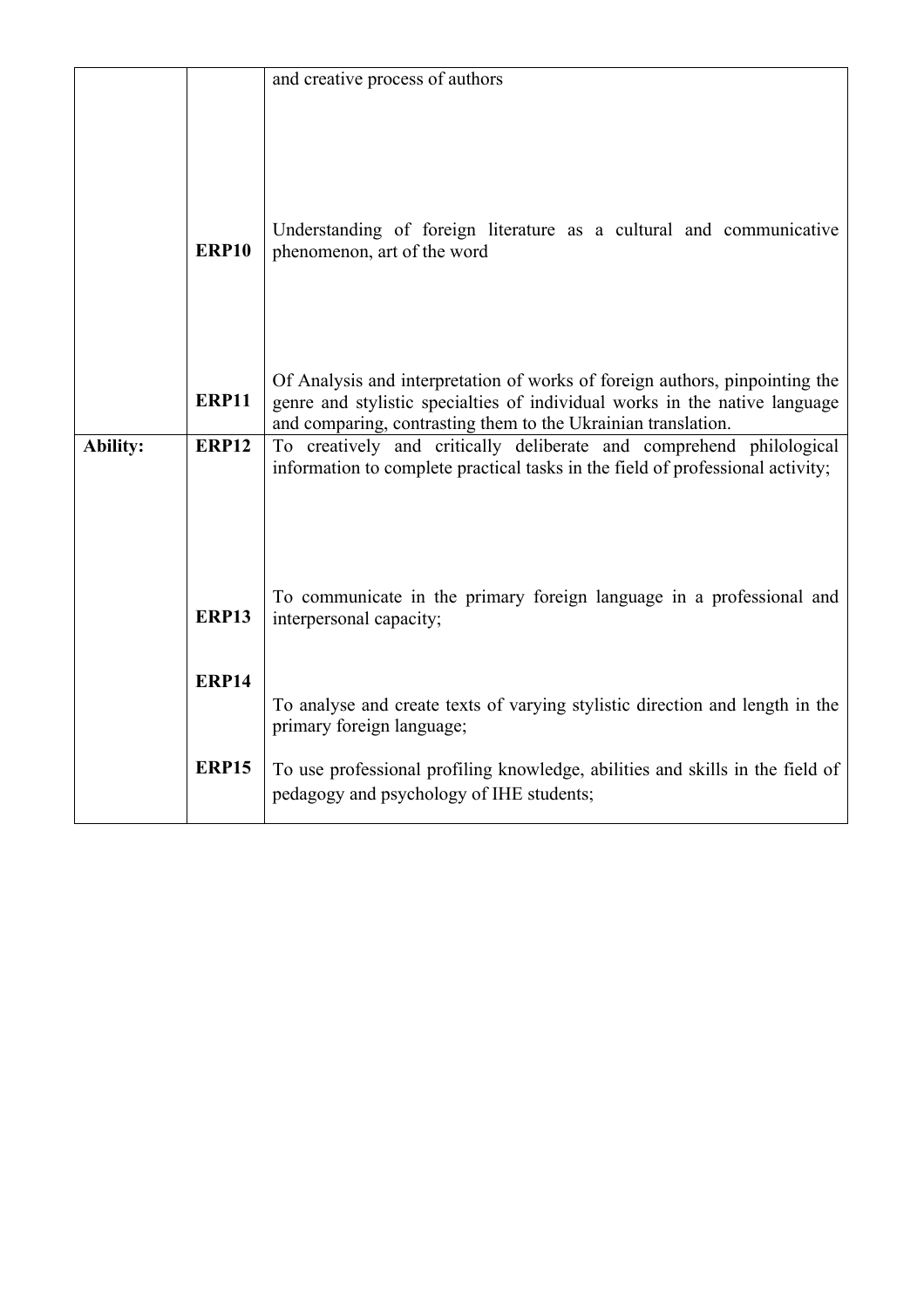| <b>Skills:</b>             | <b>ERP16</b>                                                       | Use of a variety of verbal and non-verbal communicative behaviour in                                                                                 |  |
|----------------------------|--------------------------------------------------------------------|------------------------------------------------------------------------------------------------------------------------------------------------------|--|
|                            |                                                                    | different situations, such as prevention and de-escalation of conflicts                                                                              |  |
|                            | <b>ERP17</b>                                                       | Use of pedagogical laws of rhetorics in a professional capacity;                                                                                     |  |
|                            |                                                                    |                                                                                                                                                      |  |
|                            |                                                                    |                                                                                                                                                      |  |
|                            |                                                                    |                                                                                                                                                      |  |
|                            |                                                                    |                                                                                                                                                      |  |
|                            |                                                                    | of relevant philological<br>Development<br>research,<br>scientific<br>under                                                                          |  |
|                            | <b>ERP18</b>                                                       | management                                                                                                                                           |  |
|                            |                                                                    |                                                                                                                                                      |  |
|                            |                                                                    |                                                                                                                                                      |  |
|                            | <b>ERP19</b>                                                       | Independently acquire, with the help of computer technologies, and use in a<br>practical capacity new knowledge and skills                           |  |
|                            |                                                                    |                                                                                                                                                      |  |
|                            |                                                                    |                                                                                                                                                      |  |
|                            |                                                                    |                                                                                                                                                      |  |
|                            |                                                                    |                                                                                                                                                      |  |
|                            | <b>ERP20</b>                                                       | Use of pedagogical technology, skills of professional and pedagogical self-<br>improvement, understanding the culture of pedagogical communication;  |  |
|                            |                                                                    |                                                                                                                                                      |  |
|                            |                                                                    |                                                                                                                                                      |  |
|                            | <b>ERP21</b>                                                       | Use of the technologies of studying each students creative individuality and                                                                         |  |
|                            |                                                                    | analysis of the creative capabilities of the student body;                                                                                           |  |
| <b>Analysis:</b>           | <b>ERP22</b>                                                       | Ability to analyse one's own professional activity, choose textbooks and                                                                             |  |
|                            |                                                                    | reference books, predict difficulties students may have when studying the                                                                            |  |
|                            |                                                                    | philology course;                                                                                                                                    |  |
|                            | <b>ERP22</b>                                                       | Ability to study and summarise the experience and knowledge of other                                                                                 |  |
|                            |                                                                    | instructors in the same field of teaching foreign languages.                                                                                         |  |
| <b>Synthesis:</b>          | <b>ERP24</b>                                                       | Ability to plan and creatively design the educational process as a whole,                                                                            |  |
|                            |                                                                    | and to plan and design the study process of a certain topic, taking the<br>specialties of the course and grade level.                                |  |
|                            |                                                                    |                                                                                                                                                      |  |
|                            |                                                                    |                                                                                                                                                      |  |
| <b>Evaluation:</b>         | <b>ERP25</b>                                                       | Ability to critically reflect on the process of studying a foreign language;                                                                         |  |
|                            | <b>ERP26</b>                                                       | Ability to do a comprehensive and fair self-evaluation of the result/product                                                                         |  |
|                            |                                                                    | of the professional activity and the way it came about.                                                                                              |  |
|                            |                                                                    |                                                                                                                                                      |  |
|                            | 8 – Resources necessary for completion of program                  |                                                                                                                                                      |  |
| <b>Personnel resources</b> |                                                                    | Personnel resources are provided for by the Faculty of Oriental                                                                                      |  |
|                            |                                                                    | Languages and Translation. Personnel from the Faculty of Germanic                                                                                    |  |
|                            |                                                                    | Philology are being included in teaching in specialty subjects. To teach<br>students certain separate disciplines and subjects, specialty personnel, |  |
|                            | from a variety of faculties, are participating, such as Faculty of |                                                                                                                                                      |  |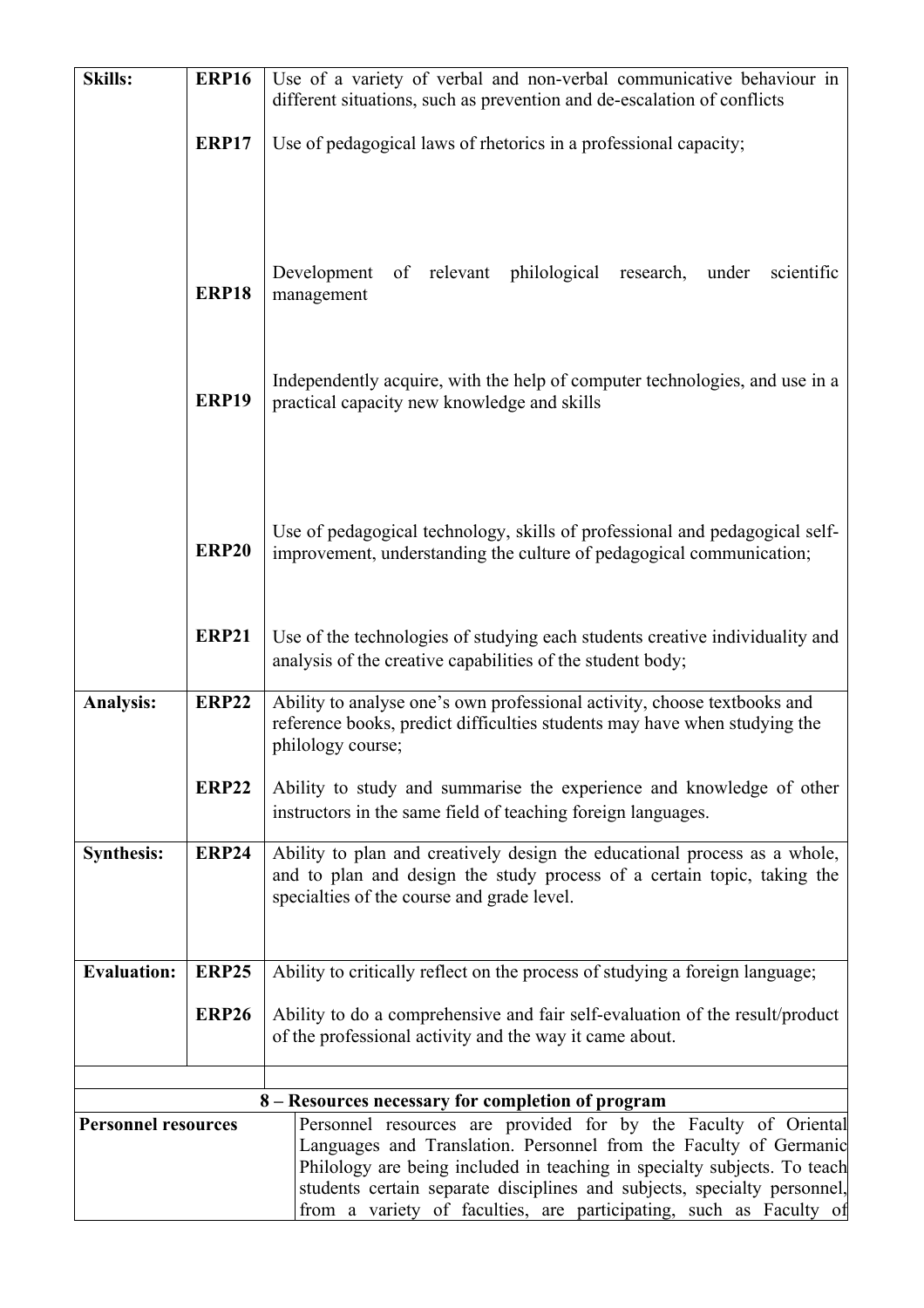|                                                              | Philosophy, Faculty of General, Age-specific and Pedagogical<br>Psychology, Faculty of Methodology and History of Pedagogy, Faculty<br>of Information Technology and Mathematical disciplines.                                                                    |  |  |
|--------------------------------------------------------------|-------------------------------------------------------------------------------------------------------------------------------------------------------------------------------------------------------------------------------------------------------------------|--|--|
| resources                                                    | Material and technological Learning centres with specialized equipment: translation centre, centre of<br>comparative communicative technologies, centre of comparative<br>linguistic technologies, centre of literary methodology, centre of oriental<br>studies. |  |  |
| Informative and<br>educational-<br>methodological resources  | Library electronic resources, electronic editions of resources, electronic<br>study courses with long distance courses and independent work<br>accounted for, Microsoft cloud services.                                                                           |  |  |
| 9 – Academic Mobility                                        |                                                                                                                                                                                                                                                                   |  |  |
| National credit mobility                                     |                                                                                                                                                                                                                                                                   |  |  |
| International credit<br>mobility                             | Cooperation with Zhejiang university (China), Guangdong University<br>(China), South China Pedagogical University (China), Tenri University<br>(Japan)                                                                                                            |  |  |
| <b>Educating foreign</b><br>nationals in higher<br>education | In accordance with the license, educating foreign nationals and persons<br>without citizenship is prepared for.                                                                                                                                                   |  |  |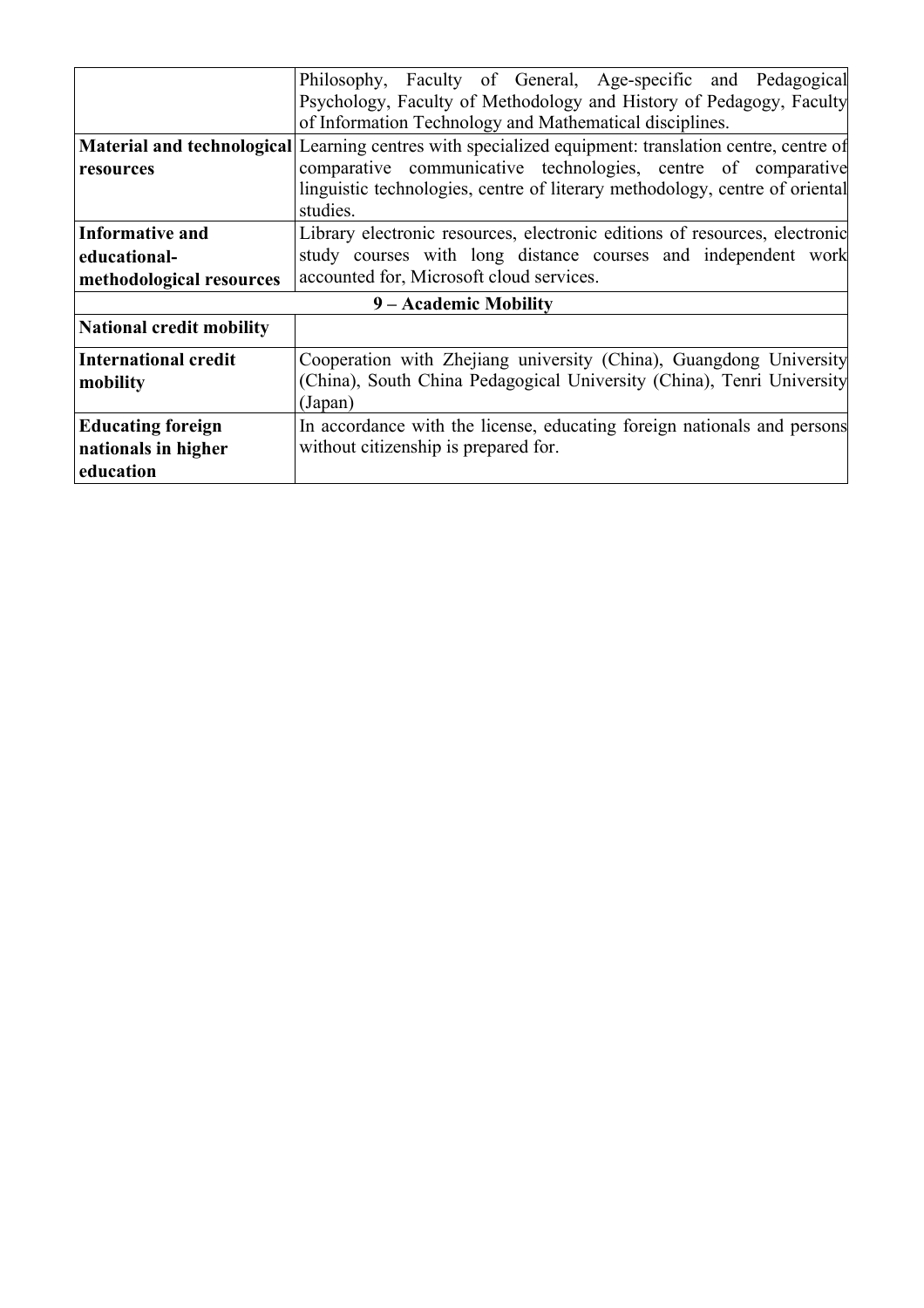### **ІІ. Index of components in the educational-professional program and their logical sequence**

# 2.1. Index of Components of EP

| Code                   | Components of educational program                                      | Amount of               | Form of end |  |
|------------------------|------------------------------------------------------------------------|-------------------------|-------------|--|
|                        | (educational disciplines, course projects                              | credits                 | evaluation  |  |
|                        | (works), internships, qualificative works)                             | received                |             |  |
|                        |                                                                        |                         |             |  |
| $\mathbf{1}$           |                                                                        | 3                       | 4           |  |
|                        | <b>Compulsory components of EP</b>                                     |                         |             |  |
|                        | <b>Formation of professional competencies</b>                          |                         |             |  |
| ОДЗ.01                 | Pedagogy and Psychology of high school                                 | $\overline{4}$          | exam        |  |
| ОДЗ.02                 | Methodology of teaching linguistics and literary                       | 4                       | exam        |  |
|                        | disciplines                                                            |                         |             |  |
|                        | <b>Formation of Special (professional, subject) Competencies</b>       |                         |             |  |
| ОДФ.01                 | <b>Practical Oriental Language</b>                                     | 5                       | exam        |  |
|                        | Language etiquette and formal/business language (oriental<br>language) | 3                       |             |  |
|                        | Literary language and research style (oriental language)               | 2                       |             |  |
| ОДФ.02                 | <b>Oriental Studies</b>                                                | 9                       | exam        |  |
|                        | Comparative study of typology and dynamics of evolution                | $\overline{2}$          |             |  |
|                        | of civilizations in the East                                           |                         |             |  |
|                        | Classic literature of the East                                         | 3                       |             |  |
|                        | Cultural and linguistic-literary links between Ukraine and             | $\overline{2}$          |             |  |
|                        | countries of the East                                                  |                         |             |  |
|                        | Methodology of modern research into relevant                           | $\overline{2}$          |             |  |
|                        | problematics of oriental languages and literature                      |                         |             |  |
| ОДФ.03                 | Communicative strategies of the East                                   | 9                       | exam        |  |
|                        | Culture of oral and written oriental language                          | $\overline{4}$          |             |  |
|                        | Techniques of oral and written translation of oriental                 | $\overline{3}$          |             |  |
|                        | language                                                               |                         |             |  |
|                        | ICT in a professional capacity                                         | $\overline{2}$          |             |  |
| ОДФ.04                 | Modern difficulties of Literature                                      | 5                       | exam        |  |
|                        | Foreign Literature of XX-XXI cr                                        | $\overline{\mathbf{3}}$ |             |  |
|                        | Modern Literary process in countries of the East                       | $\overline{2}$          |             |  |
| ОДФ.05                 | Theoretical problematics of oriental languages                         | 6                       | exam        |  |
|                        | Relevant problematics of grammar in oriental languages                 | $\overline{3}$          |             |  |
|                        | Functional Stylistics of oriental languages                            | 3                       |             |  |
| Total                  |                                                                        | 34                      |             |  |
|                        | <b>Internship</b>                                                      |                         |             |  |
| $O\Pi.01$              | Service (Translation)                                                  | 3                       | pass        |  |
| OT.02                  | Service (Assistant)                                                    | 9                       | pass        |  |
| $O\Pi.03$              | Pre-diploma (Research)                                                 | 6                       | pass        |  |
| 18<br>Total Internship |                                                                        |                         |             |  |
|                        | Evaluation                                                             |                         |             |  |
| OA.1                   | Preparation of the graduation qualification paper                      | 6                       | exam        |  |
|                        | Defence of the graduation qualification paper                          | 1,5                     | exam        |  |
|                        | <b>Total credit worth of compulsory components</b>                     |                         | 67,5        |  |
|                        | <b>Elective components of EP</b>                                       |                         |             |  |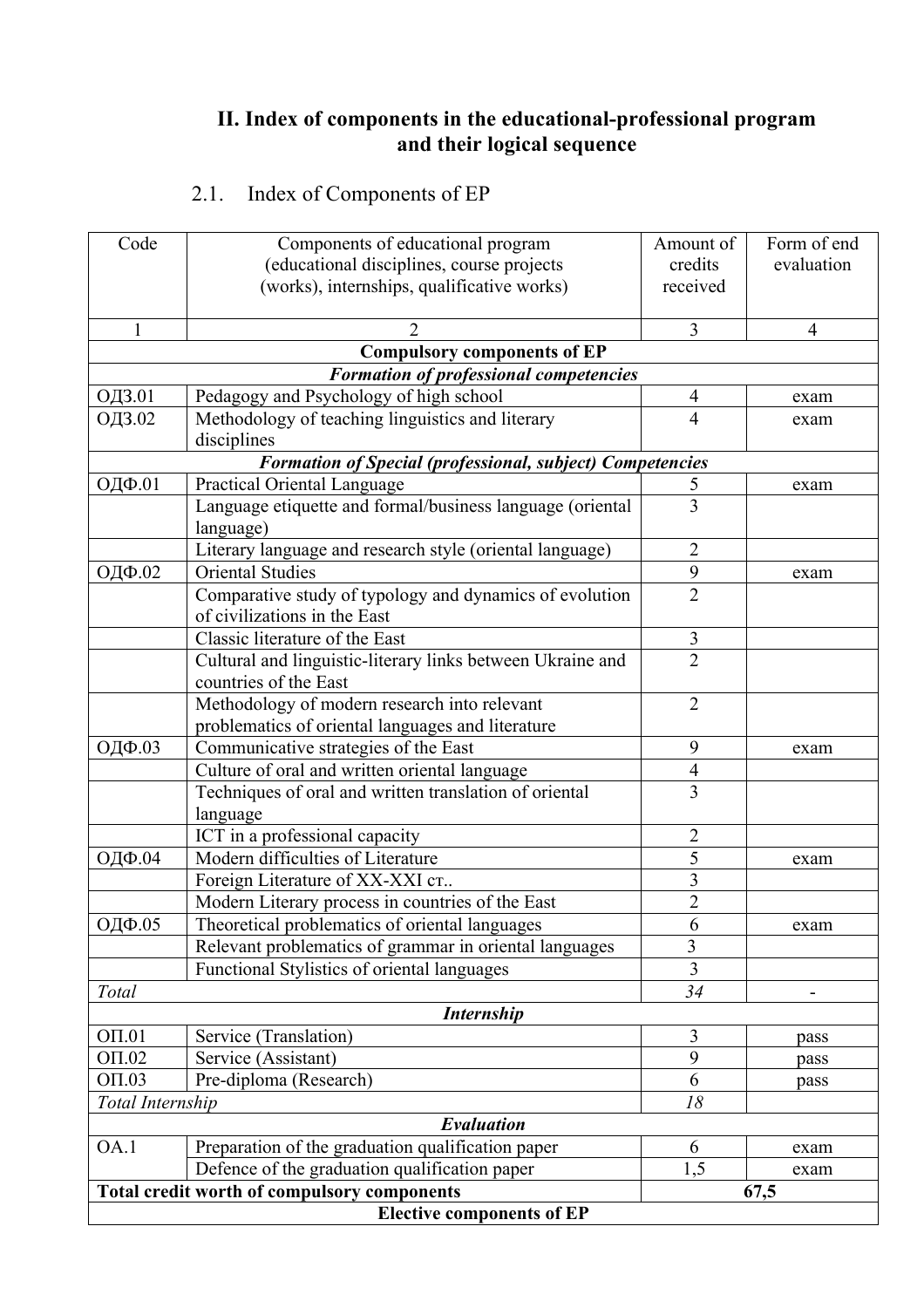| Elective block 1 (specialization "Second foreign language") |                                                         |      |      |  |  |  |  |  |  |  |
|-------------------------------------------------------------|---------------------------------------------------------|------|------|--|--|--|--|--|--|--|
| ВДС.1.01                                                    | Communicative strategies of the second foreign language |      | exam |  |  |  |  |  |  |  |
|                                                             | Culture of oral and written of second foreign language  |      |      |  |  |  |  |  |  |  |
|                                                             | Language etiquette and formal/business language of      | 4    |      |  |  |  |  |  |  |  |
|                                                             | second foreign language                                 |      |      |  |  |  |  |  |  |  |
| ВДС.1.02                                                    | Theoretical problematics of second foreign language     | 7,5  | pass |  |  |  |  |  |  |  |
|                                                             | Theoretical grammar of second foreign language          | 4    |      |  |  |  |  |  |  |  |
|                                                             | Functional stylistics of second foreign language        | 3,5  |      |  |  |  |  |  |  |  |
| <b>Internship</b>                                           |                                                         |      |      |  |  |  |  |  |  |  |
| $B\Pi$ 1.01                                                 | Service internship relevant to specialization           | 7,5  | pass |  |  |  |  |  |  |  |
| Evaluation                                                  |                                                         |      |      |  |  |  |  |  |  |  |
| <b>BA</b> 1.01                                              | Complex qualificative exam on the subject of the        | 1,5  | exam |  |  |  |  |  |  |  |
|                                                             | specialization                                          |      |      |  |  |  |  |  |  |  |
| Total in specialization                                     |                                                         | 22,5 |      |  |  |  |  |  |  |  |
|                                                             | Total credit worth of elective components               | 23   |      |  |  |  |  |  |  |  |
|                                                             | TOTAL CREDIT WORTH OF EDUCATIONAL PROGRAM               | 90   |      |  |  |  |  |  |  |  |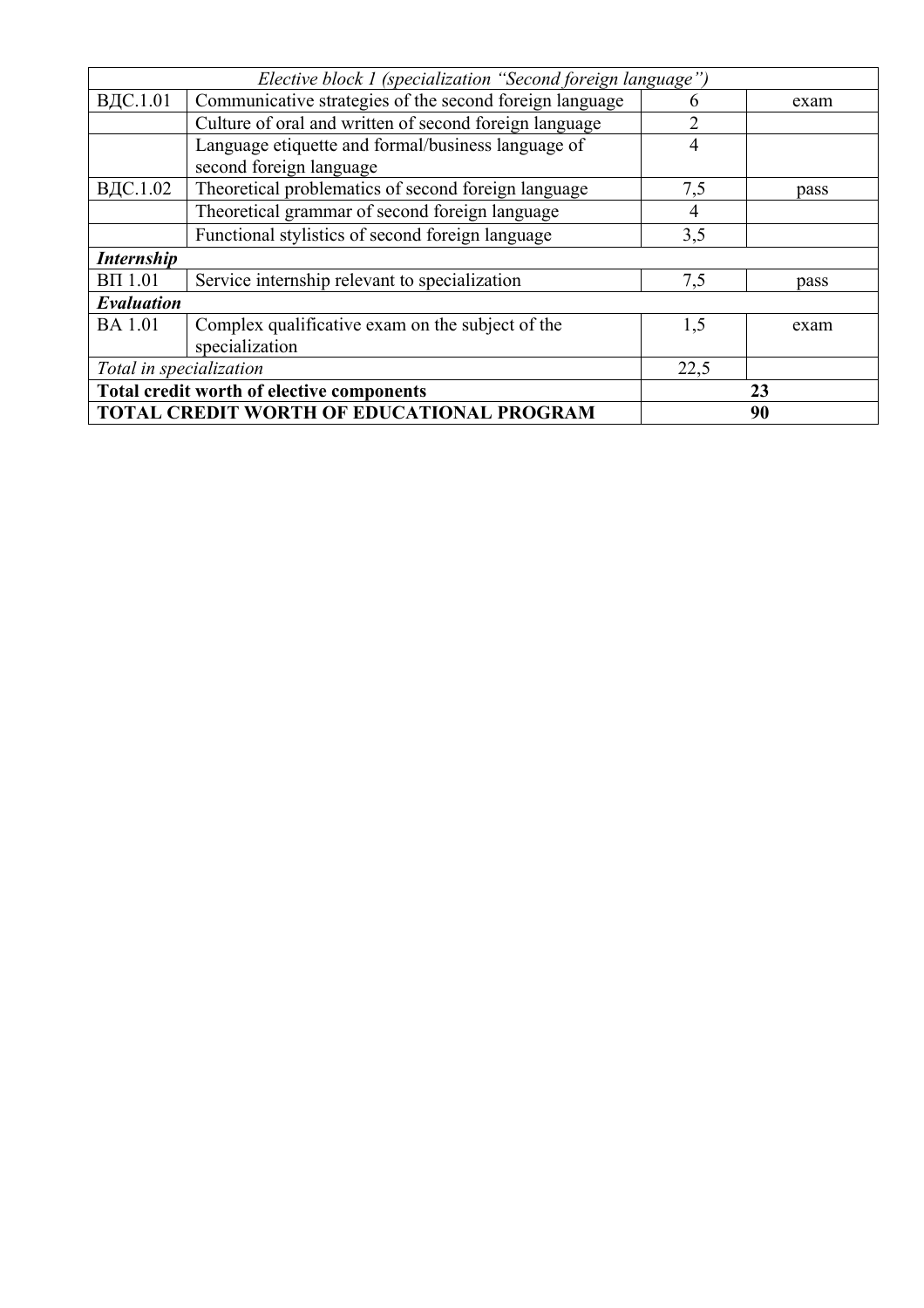# 2.2. Logical sequential structure of Educational Program

| 1 year                                                      | 2 year                                                           |  |  |  |  |  |  |  |  |  |  |
|-------------------------------------------------------------|------------------------------------------------------------------|--|--|--|--|--|--|--|--|--|--|
| <b>Formation of professional competencies</b>               |                                                                  |  |  |  |  |  |  |  |  |  |  |
| Pedagogy and psychology of high                             |                                                                  |  |  |  |  |  |  |  |  |  |  |
| school, 4 credits                                           |                                                                  |  |  |  |  |  |  |  |  |  |  |
| Methodology of teaching linguistics and                     |                                                                  |  |  |  |  |  |  |  |  |  |  |
| literary disciplines, 4 credits                             |                                                                  |  |  |  |  |  |  |  |  |  |  |
|                                                             | <b>Formation of Special (professional, subject) Competencies</b> |  |  |  |  |  |  |  |  |  |  |
| Practical Oriental Language, 5 credits                      |                                                                  |  |  |  |  |  |  |  |  |  |  |
| Oriental Studies, 9 credits                                 |                                                                  |  |  |  |  |  |  |  |  |  |  |
| Communicative strategies of the East, 9                     |                                                                  |  |  |  |  |  |  |  |  |  |  |
| credits                                                     |                                                                  |  |  |  |  |  |  |  |  |  |  |
| Modern difficulties of Literature, 5                        |                                                                  |  |  |  |  |  |  |  |  |  |  |
| credits                                                     |                                                                  |  |  |  |  |  |  |  |  |  |  |
| Theoretical issues of oriental languages, 6                 |                                                                  |  |  |  |  |  |  |  |  |  |  |
| credits                                                     |                                                                  |  |  |  |  |  |  |  |  |  |  |
|                                                             |                                                                  |  |  |  |  |  |  |  |  |  |  |
| <b>Internship</b>                                           |                                                                  |  |  |  |  |  |  |  |  |  |  |
| Service (translation) 3 credits                             | Service (assistant) 9 credits                                    |  |  |  |  |  |  |  |  |  |  |
|                                                             | Pre-diploma (research) 6 credits                                 |  |  |  |  |  |  |  |  |  |  |
|                                                             | Evaluation                                                       |  |  |  |  |  |  |  |  |  |  |
|                                                             | Preparation of the graduation qualification paper, 6 credits     |  |  |  |  |  |  |  |  |  |  |
|                                                             | Defence of the graduation qualification                          |  |  |  |  |  |  |  |  |  |  |
|                                                             | paper, 1,5 credits                                               |  |  |  |  |  |  |  |  |  |  |
| Specialization                                              |                                                                  |  |  |  |  |  |  |  |  |  |  |
| Communicative strategies of second foreign                  |                                                                  |  |  |  |  |  |  |  |  |  |  |
| language, 6 credits                                         |                                                                  |  |  |  |  |  |  |  |  |  |  |
| Theoretical issues of second foreign                        |                                                                  |  |  |  |  |  |  |  |  |  |  |
| language, 7,5 credits                                       |                                                                  |  |  |  |  |  |  |  |  |  |  |
| <b>Internship</b>                                           |                                                                  |  |  |  |  |  |  |  |  |  |  |
| Service internship according to specialization, 7,5 credits |                                                                  |  |  |  |  |  |  |  |  |  |  |
| Evaluation                                                  |                                                                  |  |  |  |  |  |  |  |  |  |  |
|                                                             | Complex exam on the subject of the                               |  |  |  |  |  |  |  |  |  |  |
|                                                             | specialization, 1,5 credits                                      |  |  |  |  |  |  |  |  |  |  |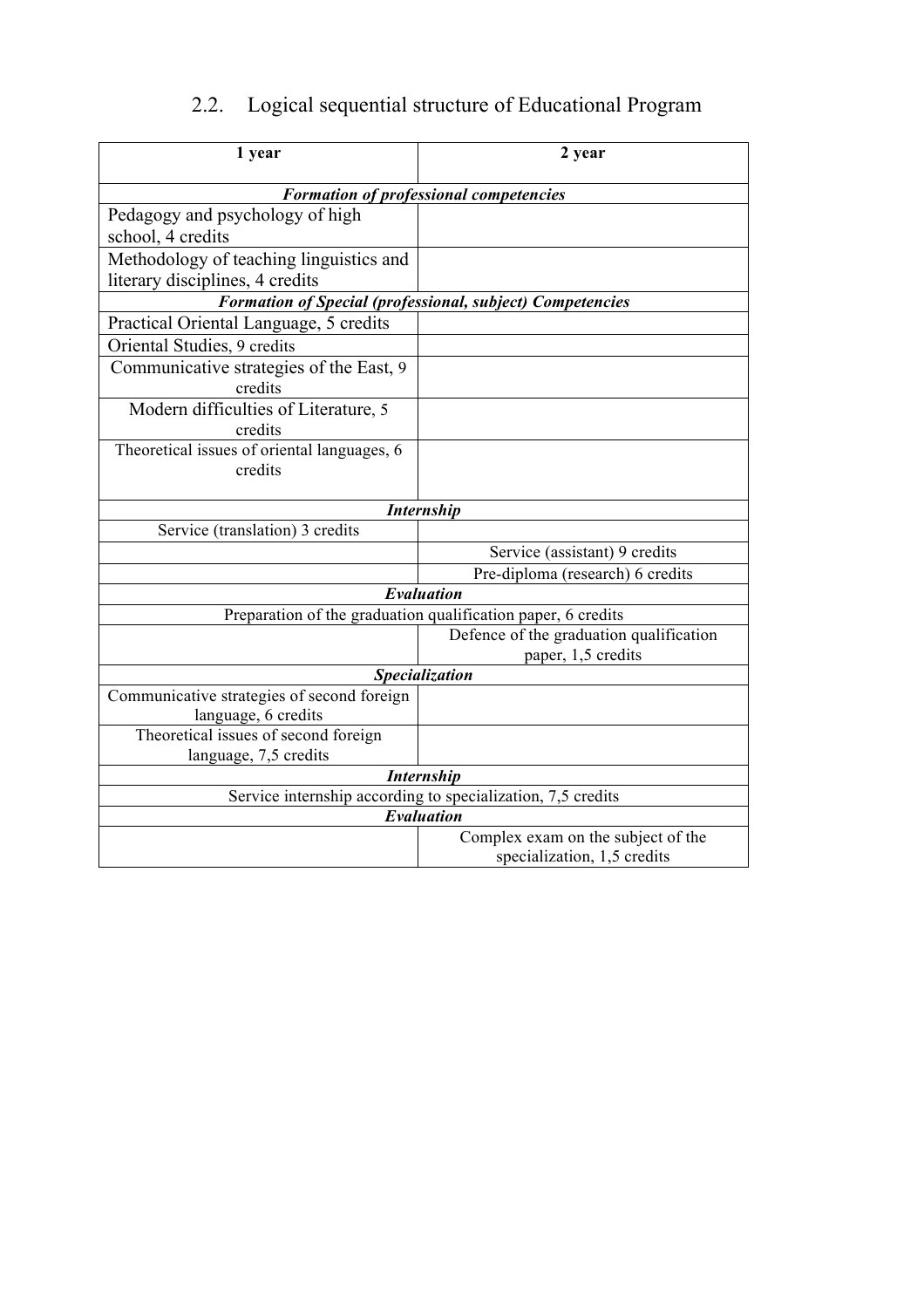# **ІІІ. Form of Evaluation of students of higher education**

Evaluation of graduating students of educational program 035 Philology is conducted in the form of a complex exam on the specialty, preparation of the masters project and its defence and is completed by delivering a document of determined sample about granting the student a masters degree with all qualifications: master of philology.

Evaluation is conducted openly and publicly.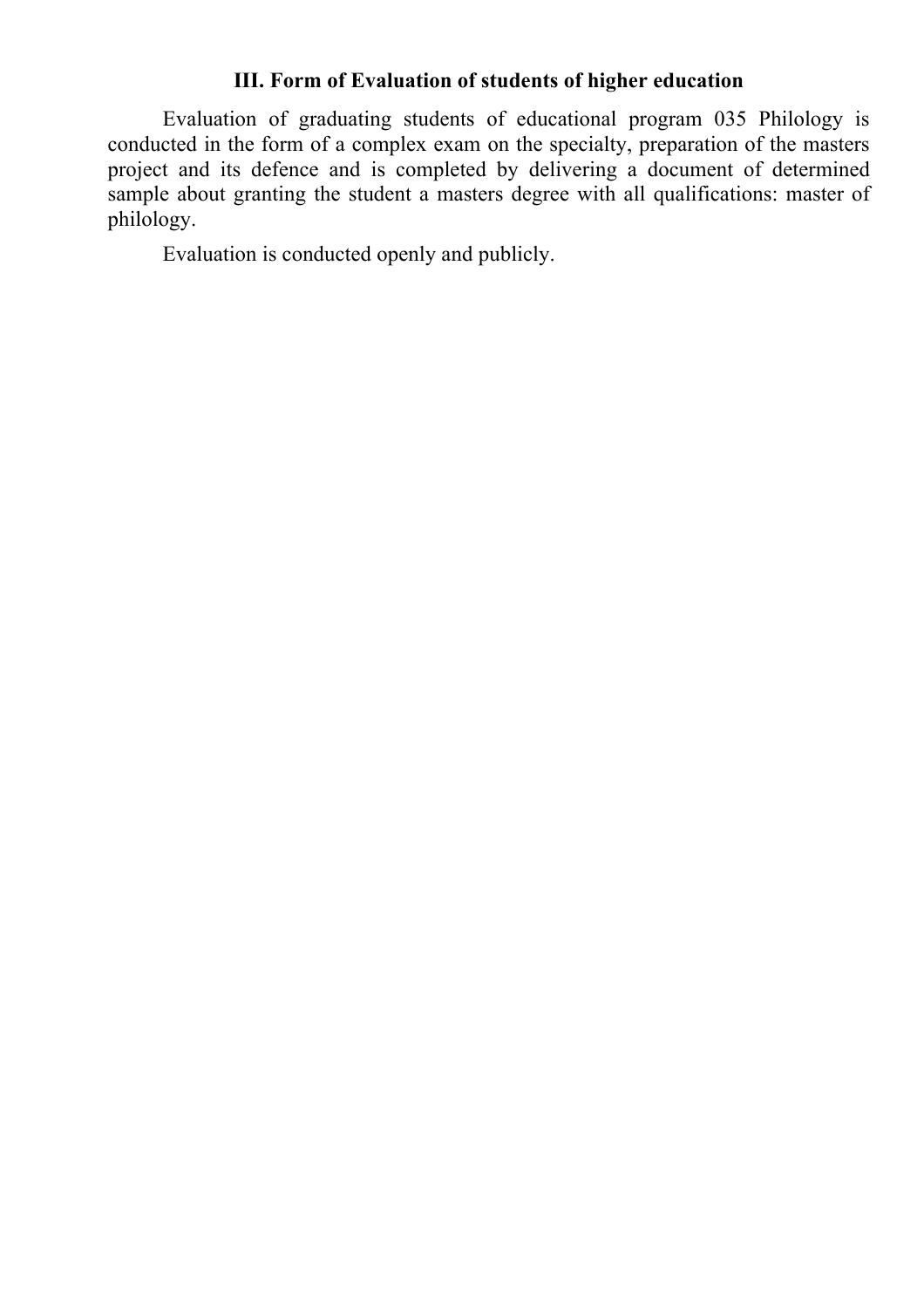| $\overline{X}$<br>marks<br>correspond<br>ence<br>between<br>component<br>S | <b>OKI</b> | OK2    | O <sub>K3</sub> | <b>OK4</b> | OK 5   | <b>OK6</b> | OK7    | OII.0  | $\overline{\text{OII.0}}$ | $\overline{\text{O}}\text{II}.0$ | OA.1   | <b>BK1</b> | BK2 | $1.01\,$<br>BП | <b>BA1.01</b> |
|----------------------------------------------------------------------------|------------|--------|-----------------|------------|--------|------------|--------|--------|---------------------------|----------------------------------|--------|------------|-----|----------------|---------------|
| GC 1                                                                       | $+$        | $+$    | $+$             | $+$        |        |            |        | $+$    | $^{+}$                    | $+$                              |        |            |     | $+$            | $^{+}$        |
| $\rm GC$ $2$                                                               | $+$        | $+$    | $+$             |            |        |            |        | $+$    | $+$                       | $+$                              |        |            |     |                |               |
| GC <sub>3</sub>                                                            |            |        |                 |            |        |            | $\pm$  | $+$    | $+$                       | $^{+}$                           | $^{+}$ | $^{+}$     | $+$ | $+$            |               |
| PC 1                                                                       | $^{+}$     | $^{+}$ | $^{+}$          |            | $\pm$  |            | $^{+}$ | $^{+}$ | $+$                       | $^{+}$                           | $^{+}$ | $+$        |     |                | $+$           |
| PC <sub>2</sub>                                                            | $+$        | $+$    |                 |            |        |            |        |        | $+$                       |                                  |        |            |     |                |               |
| PC <sub>3</sub>                                                            |            |        |                 | $+$        |        |            | $+$    |        |                           | $+$                              | $^{+}$ |            | $+$ |                |               |
| PC <sub>4</sub>                                                            | $+$        | $+$    |                 |            |        |            |        |        | $+$                       |                                  |        |            |     | $+$            |               |
| PC5                                                                        |            |        | $+$             | $+$        | $^{+}$ | $+$        |        | $^{+}$ | $+$                       | $^{+}$                           | $^{+}$ | $^{+}$     | $+$ | $+$            |               |
| PC <sub>6</sub>                                                            |            |        | $^{+}$          | $+$        |        | $+$        |        |        |                           | $+$                              | $+$    |            |     |                |               |
| PC7                                                                        |            |        | $^{+}$          | $^{+}$     |        | $\pm$      |        |        |                           | $^{+}$                           | $^{+}$ |            |     |                |               |

# **IV. Matrix of correspondence between program competencies and components of educational program**